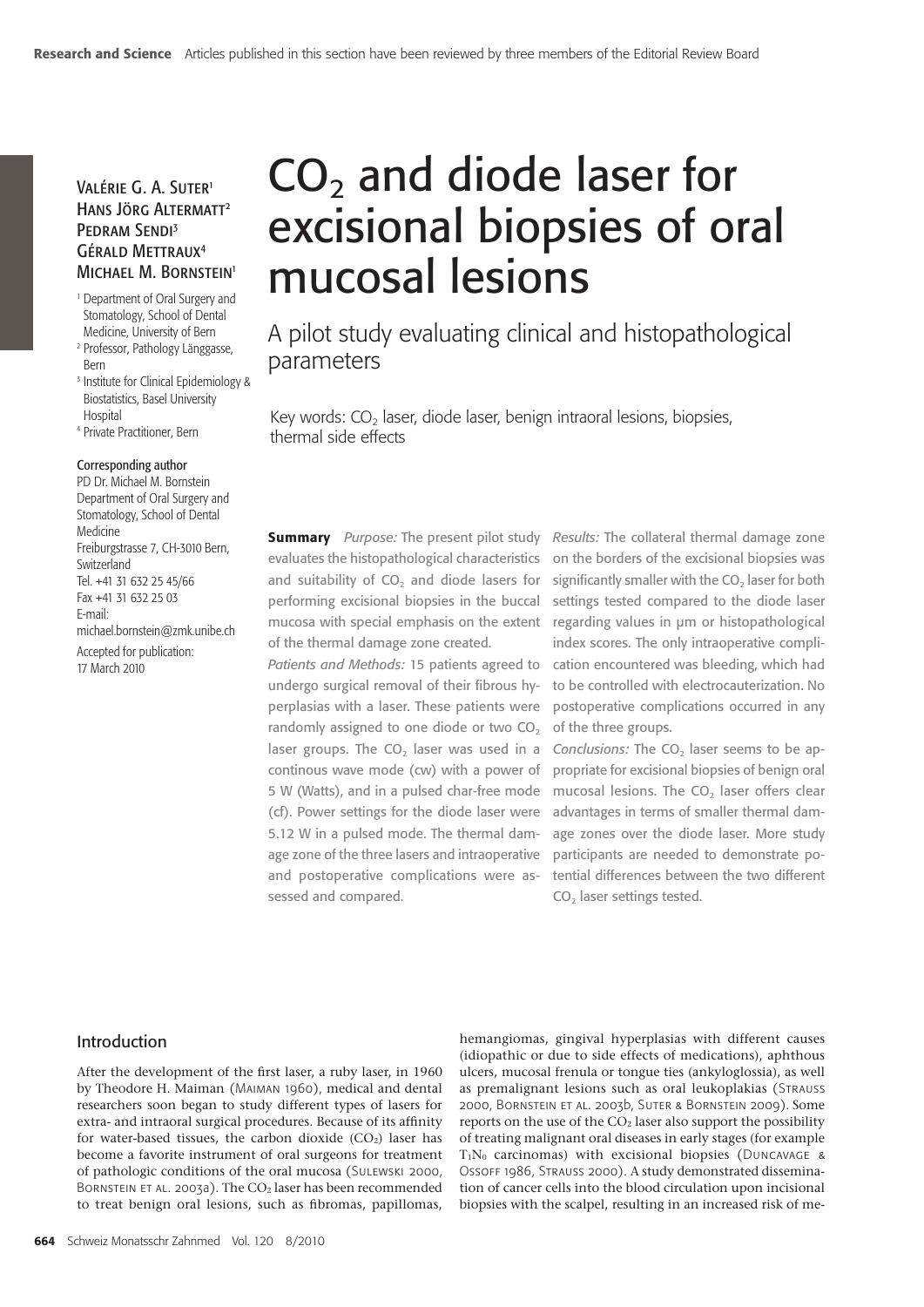tastasis (KUSUKAWA ET AL. 2000). Here, the  $CO<sub>2</sub>$  laser, with its sealing effect on vessels smaller than 500 μm in diameter, could be an advantage and therefore even prevent occult micrometastasis.

More recent reports have also mentioned the diode laser with wavelengths ranging from 810 to 980 nm in a continuous or pulsed mode as a possible instrument for soft tissue surgery in the oral cavity (Goharkhay et al. 1999, Saleh & Saafan 2007). Based on the photothermal effect of the  $CO<sub>2</sub>$  and diode lasers, lesions of the oral mucosa are removed with an excision technique or ablation/vaporization procedures (Van Hillegersberg 1997). The major advantages mentioned in the literature for the use of  $CO<sub>2</sub>$  and diode lasers are minimal postoperative swelling and scarring, improved wound healing, and decreased postoperative pain (Strauss 2000, Bornstein et al. 2003b). Additionally, both lasers are reported to have some advantages over a scalpel in soft tissue surgery. Unlike the scalpel, the laser instantly disinfects the surgical wound, and due to its hemostatic effect affords largely bloodless surgery, allowing a noncontact type of operative procedure and therefore no mechanical trauma to the tissue (Pick & Pecaro 1987).

 The purpose of the present pilot study was to evaluate the histopathological characteristics and suitability of CO<sub>2</sub> and diode lasers for performing excisional biopsies of similar lesions of the oral mucosa. Therefore, primary outcome parameters were the visible collateral thermal effects produced by both lasers in the histological specimens. Secondary parameters evaluated intra- and postoperative complications encountered with both laser types.

# Materials and Methods

#### Patient Selection

Fifteen patients with similar intraoral pathological lesions were consecutively enrolled in the present pilot study. All patients were referred by their private dental practitioner from the Bernese region. The study group comprised seven men and eight women with a mean age of 48.7 years (range 36 to 69 years). All lesions were fibrous hyperplasias located in the buccal mucosa (Fig. 1A, Fig. 2A, Fig. 3A). The patients were randomly allocated to three different groups comprising three different treatment modalities. The treatment modality used to excise the lesion  $(CO<sub>2</sub>$  laser in a continuous or pulsed mode or diode laser in a pulsed mode) was decided upon with a precalculated computer model (www.randomization.com).

An initial clinical examination consisting of a questionnaire covering past medical and dental history, and a thorough extra- and intraoral examination were performed on all patients. The collected data were evaluated and a clinical diagnosis for the type of mucosal lesion was established. All patients were informed of the advantages and disadvantages of laser surgery and offered an alternative approach with the scalpel. All patients had to sign an informed consent before commencement of the study. The examination and data collection were performed following the guidelines of the World Medical Association Declaration of Helsinki (version 2002; www.wma.net/e/ policy/b3.html).

#### Laser Surgery

Two different class IV lasers were used for the surgeries: a  $CO<sub>2</sub>$ laser (Spectra DENTA Surgical Carbon Dioxide Laser, MAX Engineering Ltd., Gyeonggi-Do, Korea) with a wavelength of 10.6 μm, an articulated mirror arm, and straight handpieces through which the laser beam is applied to the oral soft tissue in non-contact treatment mode, and a diode laser (elexxion claros, elexxion AG, Radolfzell, Germany), with a wavelength of 810 nm, fibers with a diameter of 400 μm, and straight handpieces through which the laser beam is applied to the oral soft tissue in contact type treatment mode. All procedures with the laser were performed in a separate operating room, the entry to which was clearly marked with a warning sign.

The CO2 laser was used with a spot size of 0.2 mm in two different modes: in one group in continous wave mode (cw) with a power of 5 W (A), and in the second group in a char-free mode (cf) with a frequency of 140 Hz, a pulse duration of 400 μsec and pulse energy of 33 mJ (power of 4.62 W; B). Power settings for the diode laser were 5.12 W in pulsed mode (pulsewidth of 10 μs, 20,000 pulses per second, 25 W per pulse for all lesions removed surgically; C).

The patients, the surgeon, and the operative staff wore safety glasses throughout the procedures. A wet wooden tongue blade was placed behind the target to minimize possible tissue damage by aberrant laser beams. The surgeries for exophytic or superficial soft tissue lesions were all carried out with a local anesthetic containing articaine (Ultracain D-S 4%, Aventis Pharma AG, Zurich, Switzerland). Soft tissue removed from the oral cavity was sent to the pathologist for histological evaluation and analysis of the collateral thermal damage zone in the tissue (Fig. 1B, Fig. 2B, Fig. 3B).

All wounds in the oral mucosa were left to open granulation and secondary epithelialization; therefore, no sutures were required. An adhesive wound paste (Solcoseryl Dental Adhesive Paste, Valeant Pharmaceuticals Switzerland GmbH, Birsfelden, Switzerland) containing the topical anesthetic polidocanol (hydroxypolyethoxydodecan) was given to protect the wound initially, assist the wound healing process, and ease pain and discomfort. The follow-up visits were scheduled two weeks and one month after surgery. Intra- and postoperative complications were noted and compared for both types of lasers used.

#### Histopathological Analysis

All biopsy specimens (Fig. 1C, Fig. 2C, Fig. 3C) were fixed in a 4% neutral-buffered formalin solution, embedded in paraffin, sectioned, and stained with hematoxylin-eosin for conventional histopathological evaluation. The specimens were all evaluated by the same pathologist (HJA), blinded to the type of laser used. After establishing the histopathological diagnosis of the lesion assessed, the pathologist measured the maximal width of the collateral thermal damage zone in the specimen in μm and classified it using the following index:

- $0$  0–100 µm width of collateral thermal damage zone
- $-1$  100–200 μm
- $-2$  200–300 um
- 3 300–400 μm
- $-4$  400–500  $\mu$ m
- $-5$  > 500 µm

#### Statistical Analysis

In addition to descriptive statistics, categorical variables were compared using the Fisher's exact test and continuous variables using the Kruskal-Wallis rank sum test. Furthermore, the 95% confidence intervals of the mean outcome measures (width and index score of the damage zone) were calculated for each treatment group. The significance level chosen for all statistical tests was  $p \le 0.05$ . The statistical software package S-Plus Professional (Version 6.2, Insightful Software, Palo Alto, CA, USA) was used for all analyses.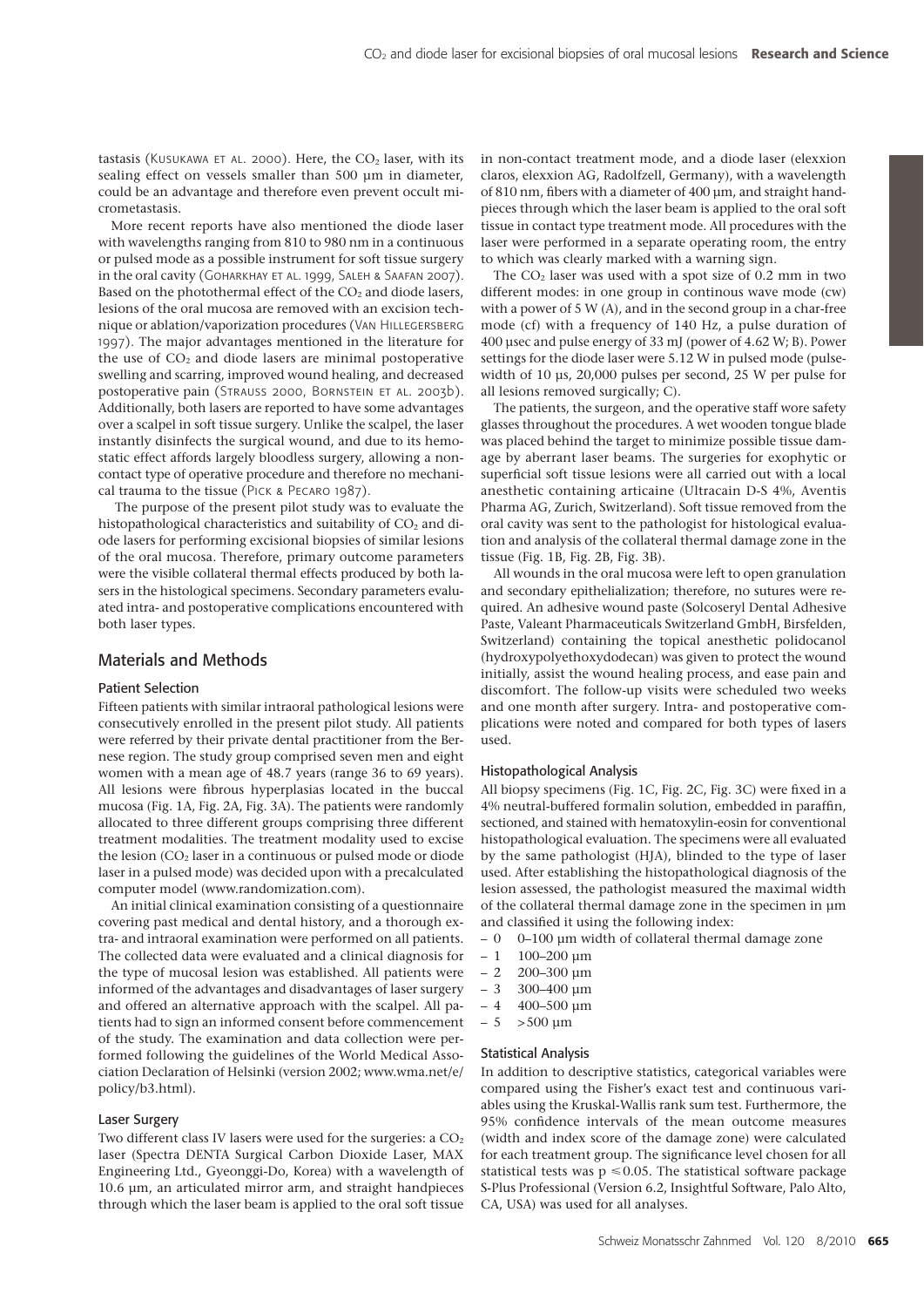



#### Fig. 1 The preoperative, postoperative, and histopathological aspects of a typical fibrous hyperplasia selected for excision with the  $CO<sub>2</sub>$  laser in a cw mode (group A). A) Preoperative aspect; B) Postoperative aspect following laser surgery; C) Excised biopsy specimen before fixation in formalin; D) Histopathological aspect (hematoxylin-eosin stain; \* = zone of thermal damage); E) Postoperative aspect one month after excision.

# Results

The 15 lesions excised were all located in the buccal mucosa, all clinically and histopathologically diagnosed as fibrous hyperplasias, and had an average diameter of 8.3 mm (range from 5 to 15 mm). During laser surgery of the lesions in all three groups, only one type of intraoperative complication occurred. In the two CO<sub>2</sub> laser groups, venous bleeding occurred which could only be controlled by bipolar electrocauterization (Martin ME 82, Martin Medizin-Technik, Tuttlingen, Germany). During excisional biopsy with the diode laser, arterial bleeding had to be controlled with bipolar electrocauterization and a perivascular suture.

There were no statistically significant differences between treatment groups with respect to gender  $(p = 0.3007)$  and age  $(p = 0.2263)$ . In addition, the diameters of the excised specimens in the different treatment groups were also not significantly different statistically ( $p = 0.8805$ ).

The histopathological evaluation of the thermal damage zone in the 15 excised specimens demonstrated the widest damage zone for the diode laser (mean value 754.23 μm or mean index score of 5, Tab. I; Fig. 1D, Fig. 2D, Fig. 3D). There was a statistically significant difference with respect to histopathological outcomes (damage zone in  $\mu$ m  $p = 0.0071$  or index scores p = 0.0056) between the three treatment groups. The respective 95% confidence intervals of the mean outcome measures in-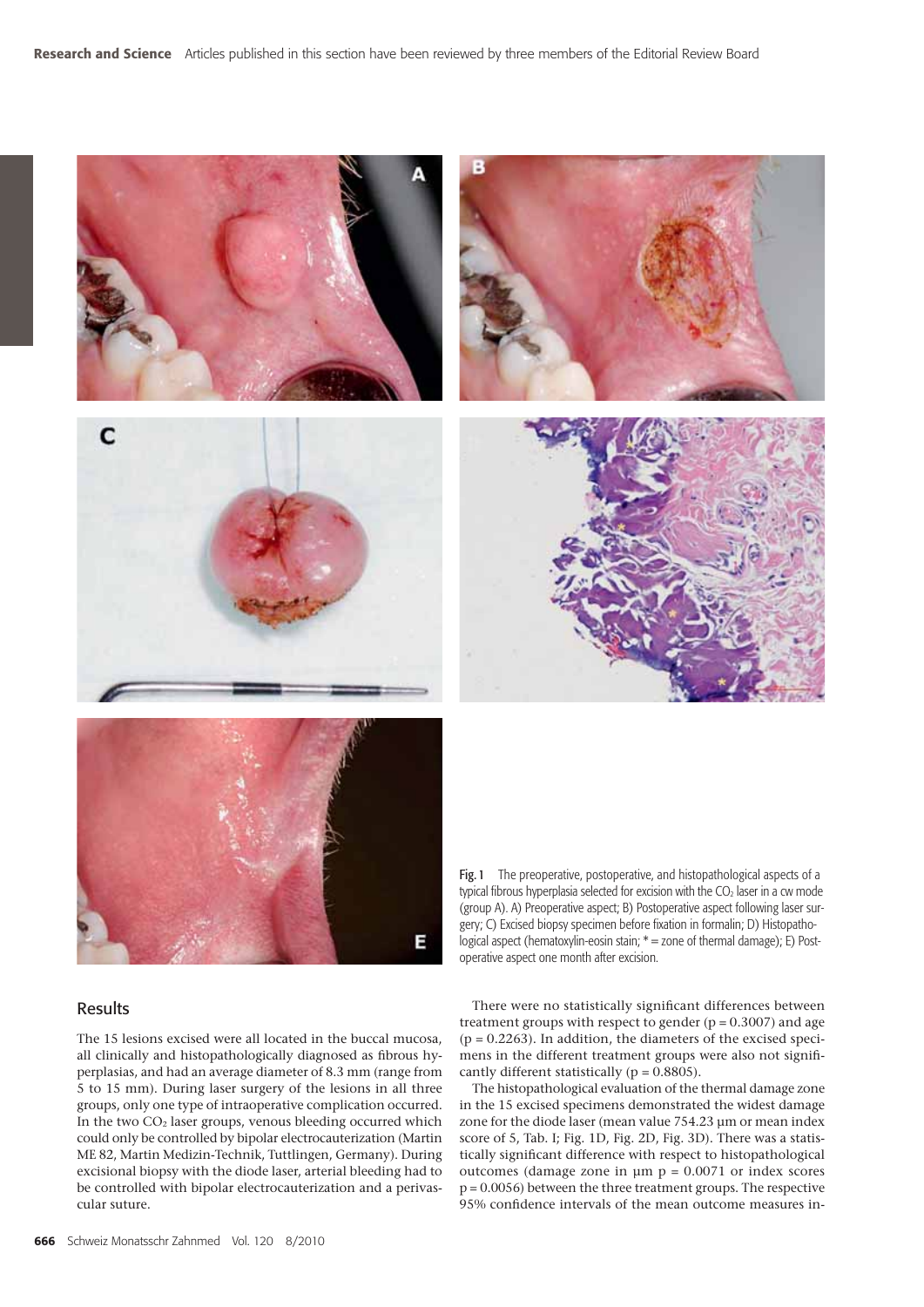

Tab. I Histopathological evaluation of the thermal damage zone in the three different study groups using values in μm or index scores.

| Exam/Group                                                        | CO <sub>2</sub> laser cw                | $CO2$ laser cf                           | Diode laser                               |
|-------------------------------------------------------------------|-----------------------------------------|------------------------------------------|-------------------------------------------|
| Values in um<br>Mean (95% CI)<br><b>Maximum</b><br><b>Minimum</b> | 225.46 (61.20-389.72)<br>456.3<br>134.2 | 233.76 (152.87-314.64)<br>329.4<br>146.4 | 754.23 (551.04-957.41)<br>999.25<br>587.6 |
| Index scores<br>Mean (95% CI)<br><b>Maximum</b><br><b>Minimum</b> | $1.8(0.18 - 3.41)$                      | $2(1.12 - 2.87)$                         | 5<br>5<br>5                               |

 $CO<sub>2</sub>$  laser cw = continous wave mode (cw) with a power of 5 W;  $CO<sub>2</sub>$  laser cf = char-free mode (cf) with a frequency of 140 Hz, a pulse duration of 400 µsec and pulse energy of 33 mJ (power of 4.62 W); diode laser = pulsewidth of 10 μs, 20,000 pulses per second, 25 W per pulse (power of 5.12 W)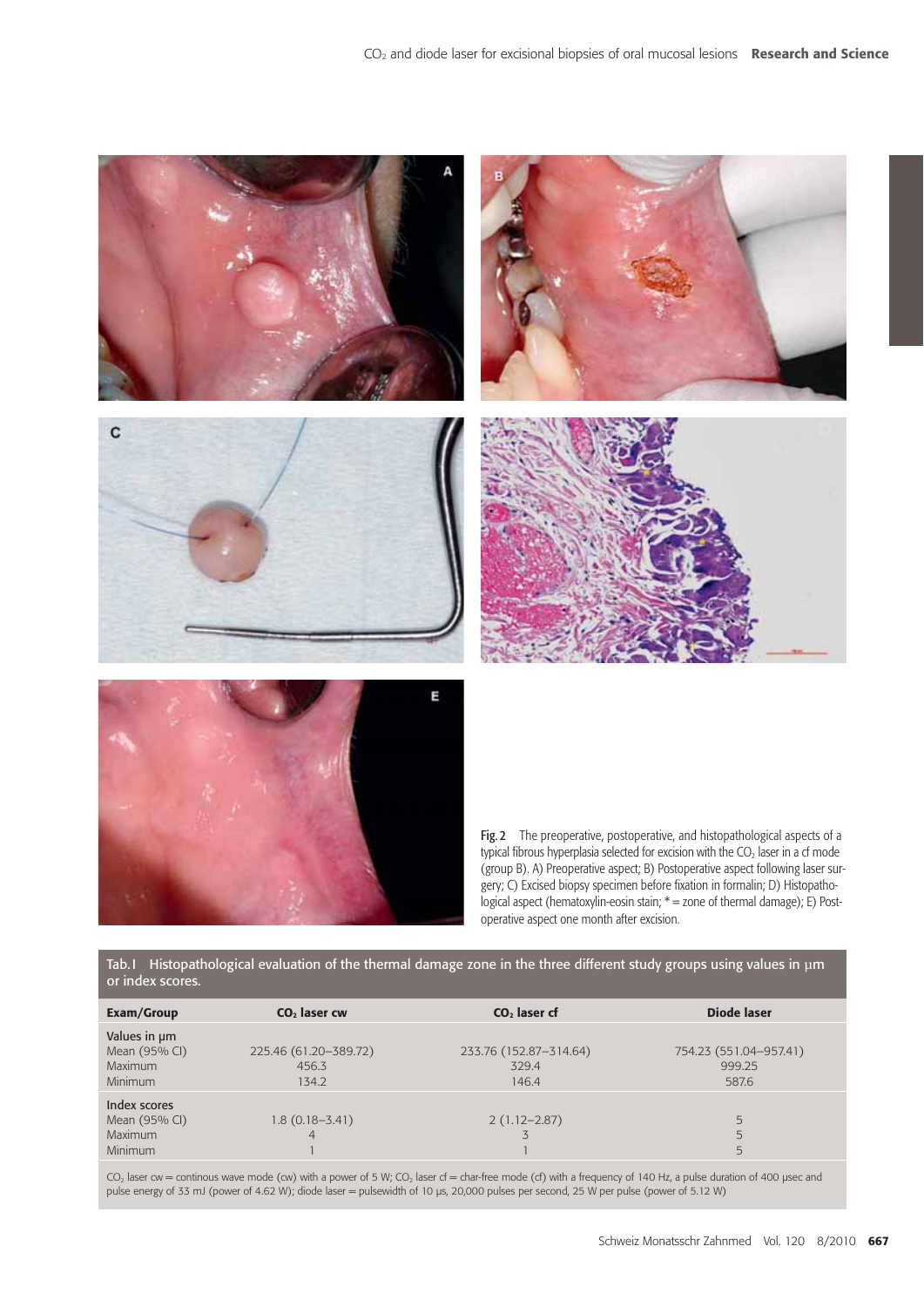



Fig. 3 The preoperative, postoperative, and histopathological aspects of a typical fibrous hyperplasia selected for excision with the diode laser (group C). A) Preoperative aspect; B) Postoperative aspect following laser surgery; C) Excised biopsy specimen before fixation in formalin; D) Histopathological aspect (hematoxylin-eosin stain; \* = zone of thermal damage); E) Postoperative aspect one month after excision.

from tongue ties to hemangiomas. General anesthesia was used in 28 patients. The remaining 12 underwent laser surgery with local anesthesia. Postoperatively, the laser-treated patients were hospitalized for a period of two days or less. Overnight hospitalization was required in patients only when warranted by preexisting medical conditions. Since then, the  $CO<sub>2</sub>$  laser has become the most commonly used laser in oral and maxillofacial surgery. The development of smaller, portable office-based lasers has allowed even minor routine procedures to be treated with the laser on an out-patient basis outside of hospital operating rooms (Pick 1997). These changes are reflected in the

dicated that the two  $CO<sub>2</sub>$  laser modes were statistically significantly superior to the diode laser mode with respect to the thermal damage zone, and that there was no statistically significant difference between the two  $CO<sub>2</sub>$  laser groups.

 At the follow-up visits two weeks and one month after laser treatment, no postoperative complications were recorded. Pain control after CO<sub>2</sub> and diode laser surgery could be performed with the adhesive wound paste alone in all patients, without any additional systemic non-opiate analgesics (Fig. 1E, Fig. 2E, Fig. 3E).

# **Discussion**

In an early study on the use of the  $CO<sub>2</sub>$  laser in oral and maxillofacial surgery, Pecaro & Garehime (1983) examined the results after  $CO<sub>2</sub>$  laser treatment of 40 intraoral lesions ranging present study, where no patient had to undergo general anesthesia and no sutures were required for any of the procedures. With a wavelength of 10.6  $\mu$ m, CO<sub>2</sub> laser energy has a high water absorption coefficient and causes vaporization of any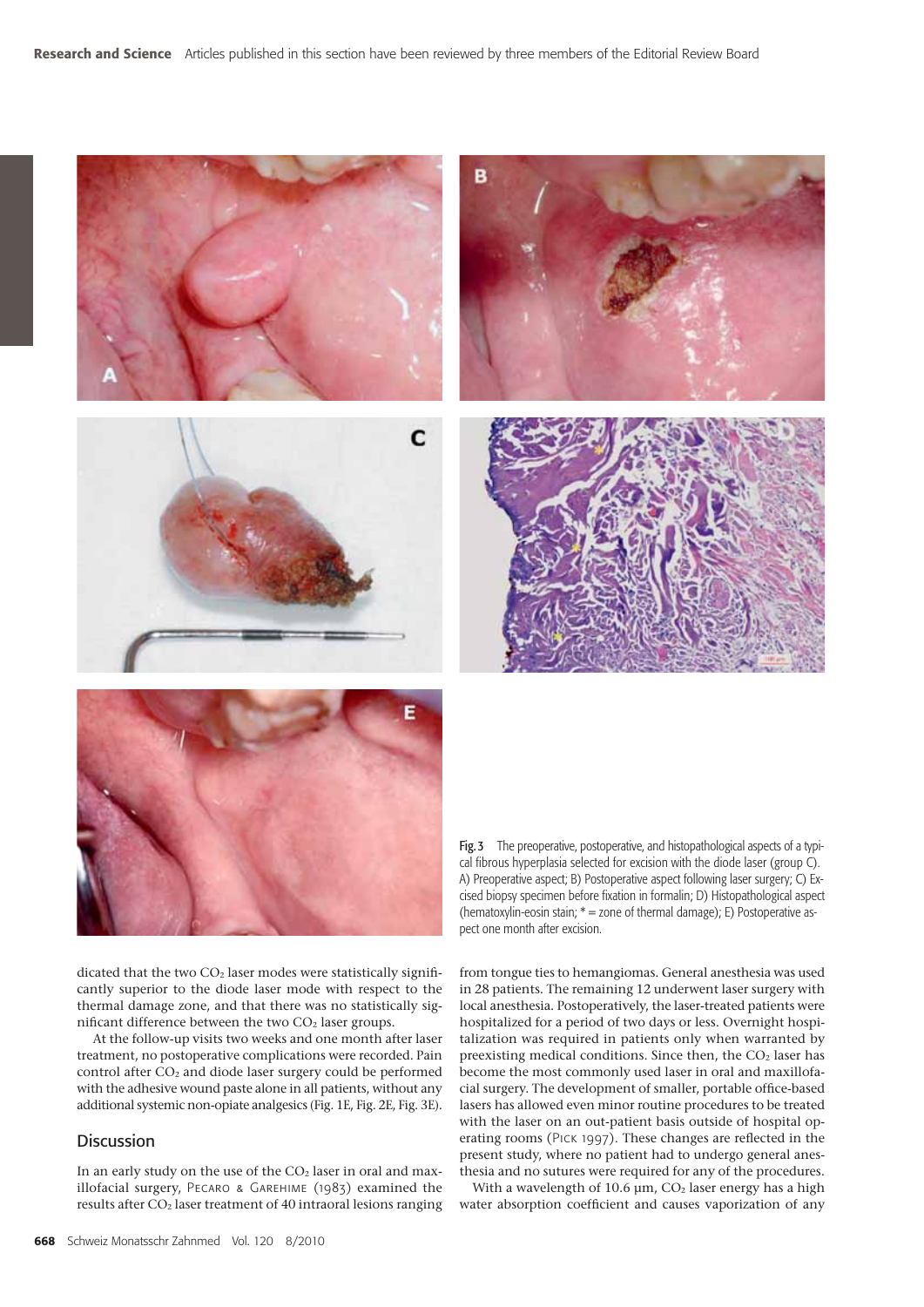water-rich tissue. POGREL ET AL. 1990 studied the thermal tissue changes in five different soft tissues while evaluating 23 excisional biopsy specimens. The widest zone of thermal damage was seen in dense connective tissue (mean width of 96.1 μm) and mucosal epithelium (85.9 μm). Significantly less damage occurred in loose connective tissue (51.1 μm) and salivary glands (41.5 μm). A variable zone of reversible thermal changes (100–500 μm in width) was visible adjacent to the thermal damage zone.

The thermal side effects of the laser can further be controlled and reduced by altering the use of power, pulse duration and pulse repetition rate. In the present study, the  $CO<sub>2</sub>$  laser was used with power settings of 5 W in a cw mode and 4.62 W using a cf mode with a frequency of 140 Hz, a pulse duration of 400 μsec and pulse energy of 33 mJ. WILDER-SMITH ET AL. 1997 observed that wounds created with a superpulse mode showed a zone of collateral thermal damage one-half to one-third the size of that produced with continuous mode. Similar results were found in a study in which incisions were performed on 150 tissue samples from reduction mammoplasties and abdominoplasties (SPECTOR ET AL. 2003). In the present pilot study, these results could not be reproduced, and neither  $CO<sub>2</sub>$  laser mode demonstrated any statistically significant differences. This could be due to the low number of study participants. Therefore, more patients need to be included in future studies to demonstrate potential differences between the two modes of laser surgery.

A clearly different type of laser is the diode laser, introduced in dentistry and oral surgery in the mid-90s (Harris & Pick 1995). The relatively small size and lower cost of diode lasers have made them attractive to dental practitioners and oral surgeons for use in various indications (COLETON 2004, ANDREANA 2005, Deppe & Horch 2007). Diode lasers have a wavelength between 805 and 980 nm, and, depending on the clinical procedure, are used in a continuous or pulsed mode with contact handpieces.

Studies evaluating the thermal tissue effects of diode lasers are not conclusive. In a histological comparison of four different common medical laser systems (Ho:YAG, Nd:YAG, and two diode lasers with wavelengths of 830 and 940 nm), Nd:YAG and diode lasers in contact application showed low thermal tissue effects in depth, resulting from a high power loss caused by the development of large carbonization zones at the surface of the tissue (JANDA ET AL. 2003). In another experimental study, histological analysis to verify vertical and horizontal tissue damage as well as incision depth and width was performed in the oral mucosa of fresh pig mandibles using a diode laser with a wavelength of 810 nm (GOHARKHAY ET AL. 1999). Mean vertical and horizontal damage varied between values under 100 μm, correlating strongly with average powers used, but not with other laser parameters or the tip diameter. The authors concluded that the remarkable cutting ability and the tolerable damage zone clearly showed the diode laser to be very effective and a useful alternative in soft tissue surgery in the oral cavity. In a recent experimental study in rats, diode laser incisions performed at a power of 6 W showed a greater inflammatory reaction and delay in tissue organization at the initial stage compared to conventional scalpel surgical procedures (D'Arcangelo et al. 2007).

The evaluation of the thermal damage zone of the different groups in the present pilot study demonstrated significantly smaller diameters of thermal destruction for the  $CO<sub>2</sub>$  laser for both settings tested (cf and cw mode) in comparison to the diode laser. Similar results were obtained in a recent histological comparison of skin biopsy specimens collected from dogs with the  $CO<sub>2</sub>$  laser or a 810-nm diode laser (RIZZO ET AL.  $2004$ ). In that study, results indicated that the  $CO<sub>2</sub>$  laser caused less thermal injury at the margins of the skin biopsies. The authors therefore recommended the use of a  $CO<sub>2</sub>$  laser if a surgical laser is used for removal of skin biopsy specimens. Regarding these results, the clinician should be advised to be cautious when using the diode laser in precursor lesions or even initial stages of oral squamous cell carcinomas, where evaluation of the tissue margins is crucial. Although the number of participants in this pilot study was limited, the difference between CO<sub>2</sub> laser and diode laser is clear enough that the authors have decided to use only the two  $CO<sub>2</sub>$  laser settings (cf vs. cw mode) for further evaluation of differences between the parameters.

The literature does not contain many reports about complications during or after laser surgery; often, complications were not even recorded systematically. HORCH ET AL. (1986) reported their experiences after  $CO<sub>2</sub>$  laser treatment of oral premalignant lesions. During these surgeries, considerable hemorrhages or other intraoperative complications did not occur. In another study of various mucosal lesions removed with the  $CO<sub>2</sub>$  laser, the patients experienced no complications during surgery of benign lesions or leukoplakias (Frame 1985). In treatment of more widespread malignant lesions, bleeding from arteries was reported that could be arrested with sutures or diathermy, although no exact numbers were given. In a recent case series study of 139 patients with 164 intraoral pathological lesions treated with the  $CO<sub>2</sub>$  laser, intra- and postoperative complications and the method of pain control during and after surgery were recorded (BORNSTEIN ET AL. 2005). Nine intra- and six postoperative complications occurred. In all nine intraoperative cases, minor arterial bleeding had to be controlled with electrocauterization. One arterial (diode laser) and two venous bleedings  $(CO<sub>2</sub> laser)$  during treatment were the only intraoperative complications observed in the patients of the present pilot study.

The most common complication after laser surgery mentioned in the literature is pain and discomfort (Pick & Pecaro 1987, FRAME 1985, BORNSTEIN ET AL. 2005). Postoperative bleeding is only reported for laser-assisted uvulopalatoplasty (BRANDON & Strauss 2004) and was not encountered after treatment of the fibrous hyperplasias in the present study. Otherwise, decreased postoperative swelling and improved tissue healing and scarring are reported. However, in the present study, we did not evaluate these parameters with objective methods including a proper control group (scalpel incision), and the number of participants was not high enough to do so. Therefore, the findings are inconclusive in that regard. The observation that laser wounds generally heal with less scar formation than do scalpel incisions is attributed to the minimal degree of wound contraction following laser irradiation as a consequence of the smaller number of myofibroblasts present (FISHER ET AL. 1983, CHOMETTE et al. 1991, Zeinoun et al. 2001).

#### **Conclusions**

The  $CO<sub>2</sub>$  and diode lasers can be used as alternative instruments for excisional biopsies of oral soft tissue lesions. Intra- and postoperative complications are rare, with minor bleeding being the only complication observed during our surgeries. The thermal damage zone of the excised specimens created by the CO2 laser was significantly less pronounced than with the diode laser. Therefore, the  $CO<sub>2</sub>$  laser is more appropriate than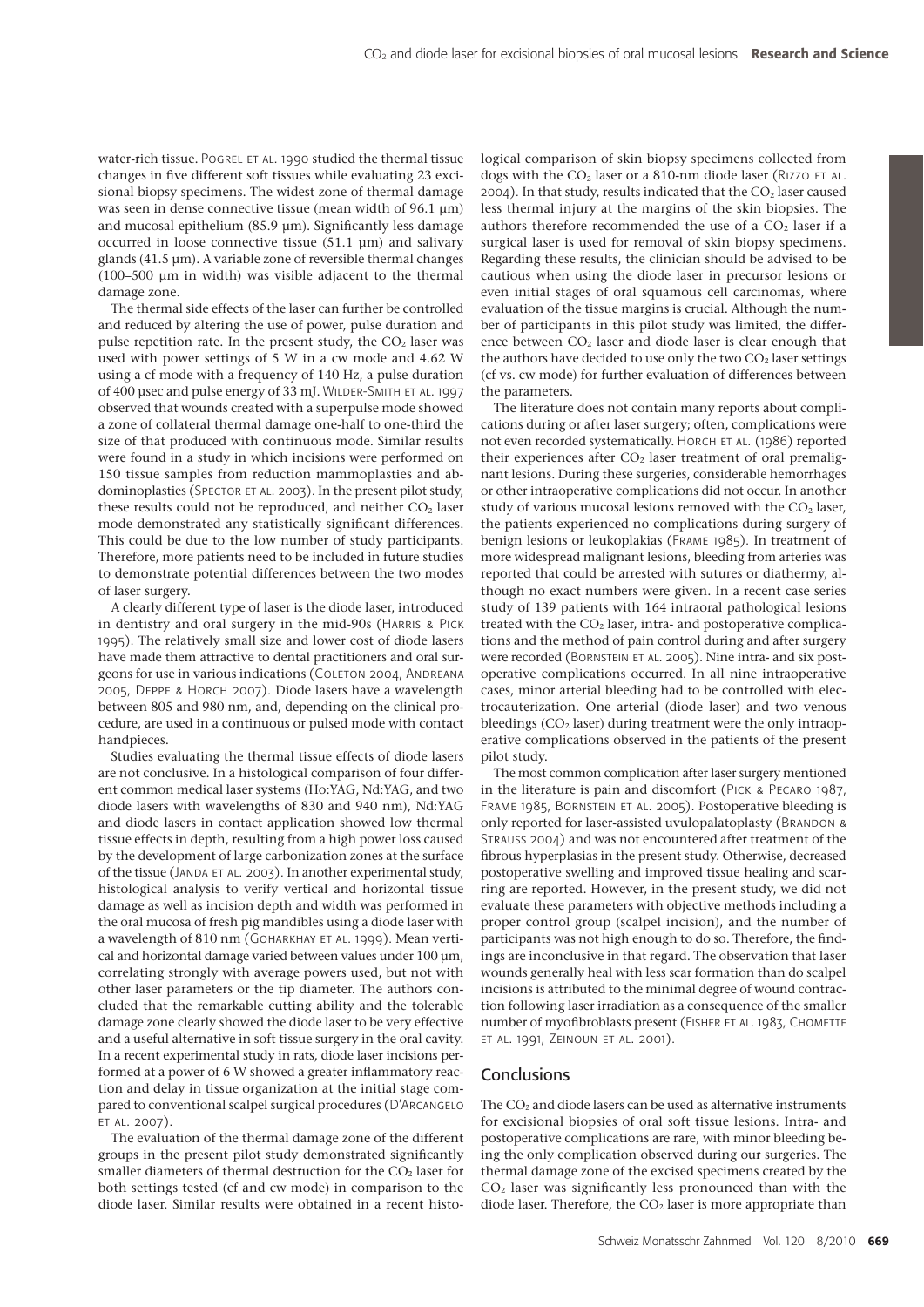the diode laser for intraoral excision of premalignant or malignant lesions where the margins of the removed specimens must be histopathologically evaluated. Further studies with a higher number of patients are needed to evaluate the differences between the char-free and the continous wave mode of the CO<sub>2</sub> laser used.

# Acknowledgments

This study was partially supported by a grant from the Swiss Dental Association (SSO grant number 235-08).

#### Zusammenfassung

*Ziel der Studie:* Die vorliegende Pilotstudie untersucht die klinische Eignung und die histopathologischen Eigenschaften des CO2- und Diodenlaser bei Exzisionsbiopsien von Mundschleimhautläsionen. Der Schwerpunkt der Untersuchung liegt in der Bestimmung der thermischen Schädigungszone.

*Patienten und Methoden:* 15 Patienten willigten zur laserchirugischen Entfernung ihrer fibrösen Hyperplasien im Planum bukkale ein. Die Patienten wurden zufällig einer der drei folgenden Gruppen zugeteilt: Exzision mit dem Diodenlaser (25 W, Pulslänge von 10 μs, 20 000 Pulse pro Sekunde) oder mit dem CO2-Laser (Dauerstrichbetrieb bei 5 W oder Pulsbetrieb bei einer Frequenz von 140 Hz, einer Pulsdauer von 400 μsec und einer Energie von 33 mJ). Die thermische Schädigungszonen, sowie die intraoperativen und postoperativen Komplikationen wurden ausgewertet und verglichen.

*Resultate:* Die thermische Schädigungszone am Rande der Exzisionspräparate (Messwerte in μm und histopathologischer Index) war bei beiden CO2-Laser-Gruppen signifikant geringer als bei der Diodenlaser-Gruppe. Die einzigen aufgetretenen intraoperativen Komplikationen waren Blutungen, welche jeweils mit dem Bipolar-Elektrokauter gestillt werden konnten. Postoperative Komplikation wurden keine festgestellt.

*Schlussfolgerungen:* Der CO2-Laser eignet sich zur Exzision von gutartigen intraoralen Schleimhautläsionen und ist durch seine geringe thermische Schädigungszone dem Diodenlaser überlegen. Um mögliche Unterschiede zwischen den zwei Betriebsarten des CO<sub>2</sub>-Lasers aufzuzeigen, ist eine grössere Probandenzahl nötig.

# Résumé

*But:* L'étude-pilote présente analyse l'aptitude clinique et histopathologique du laser au CO<sub>2</sub> et du laser diode pour l'excision de lésions de la muqueuse buccale. L'accent de l'étude est mis sur l'analyse et la détermination de la zone de dommage thermique.

*Patients et méthode:* 15 patients ont donné leur accord pour l'exérèse au laser de leur hyperplasie fibreuse située au niveau de la muqueuse buccale. Les patients ont été répartis par randomisation soit dans le groupe d'excision au laser diode (25 W, durée de pulsation de 10 μs, 20 000 pulsations par seconde), soit dans l'un des deux groupes d'excision au laser au  $CO<sub>2</sub>$ (mode continu de 5 W ou mode pulsé avec une fréquence de 140 Hz, une durée de pulsation de 400 μsec et une énergie de  $33 \text{ m}$ 

*Résultats:* Les zones de dommage collatérales au bord du tissu excisé étaient significativement plus petites (mesures en μm et index histopathologique) après l'exérèse avec le laser au CO<sub>2</sub> qu'avec le laser diode. Les seules complications intra-opératoires survenues dans les trois groupes furent des saignements qui ont été stoppés avec l'électrocautère. Aucune complication postopératoire n'est survenue.

*Conclusion:* Le laser au CO<sub>2</sub> convient à l'exérèse de tumeurs bénignes intraorales. Grâce à sa zone de dommage thermique plus petite, le laser au  $CO<sub>2</sub>$  a des avantages par rapport au laser diode. Un plus grand nombre de participants seraient nécessaires pour démontrer les différences entre les deux modes de fonctionnement du laser au CO<sub>2</sub>.

## References

- ANDREANA S: The use of diode lasers in periodontal therapy. Literature review and suggested technique. Dent Today 24: 130–135 (2005)
- Bornstein M M, Suter V G A, Stauffer E, Buser D: The CO<sub>2</sub> laser in stomatology: Part 1. (in German) Schweiz Monatsschr Zahnmed 113: 559– 570 (2003a)
- Bornstein M M, Suter V G A, Stauffer E, Buser D: The CO2 laser in stomatology: Part 2. (in Ger-man) Schweiz Monatsschr Zahnmed 113: 766– 785 (2003b)
- Bornstein M M, Winzap-Kälin C, Cochran D L, Buser D: The CO<sub>2</sub> laser for excisional biopsies of oral lesions: a case series study. Int J Perio Rest Dent 25: 221–229 (2005)
- BRANDON M S, STRAUSS R A: Complications of CO<sub>2</sub> laser procedures in oral and maxillofacial surgery. Oral Maxillofac Surg Clin North Am 16: 289–299 (2004)
- Chomette G, Auriol M, Labrousse F, Vaillant J M: The effect of  $CO<sub>2</sub>$  laser radiation on the morphological changes of mucocutaneous wound healing in oral surgery. A histo-enzymologic and ultrastructural study (Article in French). Rev Stomatol Chir Maxillofac. 92: 1–7 (1991)
- Coleton S: Lasers in surgical periodontics and oral medicine. Dent Clin North Am 48: 937– 962 (2004)
- D'Arcangelo C, Di Nardo Di Maio F, Prosperi G D, CONTE E, BALDI M, CAPUTI S: A preliminary study of healing of diode laser versus scalpel incisions in rat oral tissue: a comparison of clinical, histological, and immunohistochemical results. Oral Surg Oral Med Oral Pathol Oral Radiol Endod Jun 103: 764–73 (2007)
- Deppe H, Horch H H: Laser applications in oral surgery and implant dentistry. Laser Med Sci 22: 217–221 (2007)
- DUNCAVAGE J A, OSSOFF R H: Use of the CO<sub>2</sub> laser for malignant disease of the oral cavity. Laser Surg Med 6: 442–444 (1986)
- Fisher S E, Frame J W, Browne R M, Tranter R M D: A comparative histological study of wound healing following CO<sub>2</sub> laser and conventional surgical excision of canine buccal mucosa. Arch Oral Biol 28: 287–291 (1983)
- FRAME J W: Removal of oral soft tissue pathology with the CO<sub>2</sub> laser. J Oral Maxillofac Surg 43: 850–855 (1985)
- Goharkhay K, Moritz A, Wilder-Smith P, Schoop U, Kluger W, Jakolitsch S, Sperr W: Effects on oral soft tissue produced by a diode laser in vitro. Lasers Surg Med 25: 401-406 (1999)
- Harris D M, Pick R M: Laser physics. In: Miserendino L J, Pick R M (editors): Lasers in Dentistry. Quintessence, Chicago, pp 27–38 (1995)
- Horch H H, GERLACH K L, SCHAEFER H E: CO<sub>2</sub> laser surgery of premalignant lesions. Int J Oral Max-illofac Surg 15: 19–24 (1986)
- Janda P, Sroka R, Mundweil B, Betz C S, Baumgartner R, Leunig A: Comparison of thermal effects induced by contact application of fiber guided laser systems. Lasers Surg Med 33: 93– 101 (2003)
- Kusukawa J, Suefuji Y, Ryu F, Noguchi R, Iwamoto O, Kameyama T: Dissemination of cancer cells into circulation occurs by incisional biopsy of oral squamous cell carcinoma. J Oral Pathol Med 29: 303–307 (2000)
- Maiman T H: Stimulated optical radiation in ruby. Nature 187: 493–494 (1960)
- PECARO B C, GAREHIME W J: The CO<sub>2</sub> laser in oral and maxillofacial surgery. J Oral Maxillofac Surg 41: 725–728 (1983)